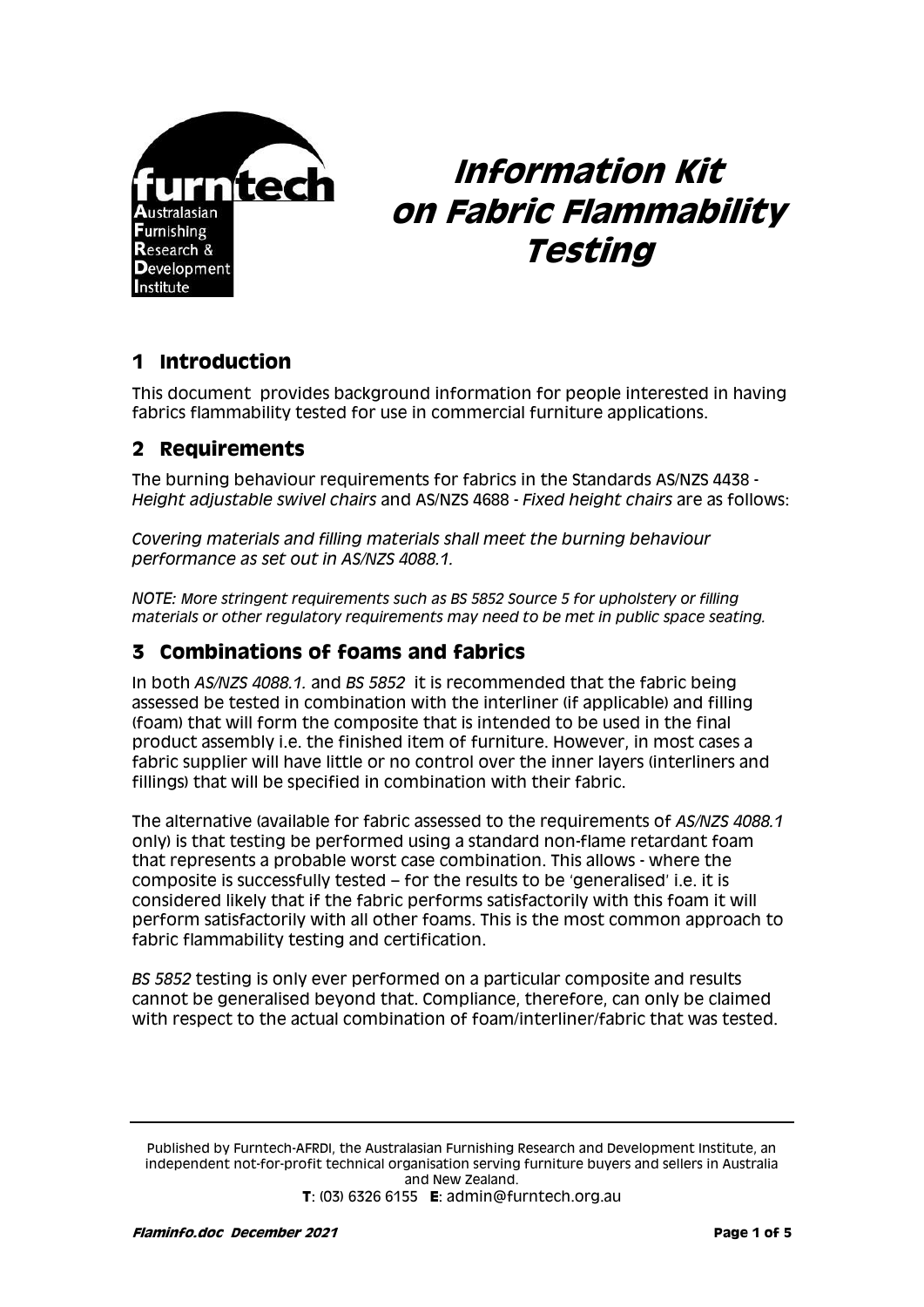## **4 Flammability (Ignitability) test levels**

Both AS/NZS 4438 - Height adjustable swivel chairs and AS/NZS 4688 – Fixed height chairs require **as a minimum** that fabrics meet the burning behaviour performance requirements as set out in AS/NZS 4088.1. The ignition source specified in this standard is a smouldering cigarette. The test (AS/NZS 4088.1) is suitable for normal commercial/office applications.

Chair fabrics intended for use in 'public space' seating may be specified as requiring compliance to more stringent testing eg BS 5852 Source 5. The ignition source specified as 'source 5' in this standard is a 'flaming wooden crib'. Ignition sources 0 to 4 are also available for testing. Ignition source 0 is approximately equal to that used in AS/NZS 4088.1, so is rarely specified in Australia or New Zealand. Ignition sources 1 to 5 are more severe, each approximately twice the energy value of the previous. They are appropriate for environments where the risk of ignition is considered greater than normal commercial/office applications (eg public spaces). The severity of the ignition source chosen depends on the furniture's intended end use environment. It is up to the client or specifier to make this determination. Please note: specifiers and/or regulators may chose to include other, or additional, flammability requirements based, for example, on the Australian Building Code or on specific analysis of the hazards present in a particular environment.

Although Sources 1 to 5 of BS 5852 are flaming ignition sources it cannot be assumed that satisfactory performance against a flaming source will automatically give satisfactory performance against a smouldering ignition source. It is therefore necessary to submit test specimens to both smouldering and flaming ignition tests to comply with any of the BS 5852 Sources 1 to 5 i.e. both AS/NZS 4088.1 and BS 5852 Source X.

# **5 Costs**

Please contact Furntech for a quotation.

### **Prices are subject to 10% GST.**

NOTE: + Sources 0 to 4 are also available at the same charge. Source 0 is approximately equivalent to AS/NZS 4088.1. Sources 1 to 5 are progressively more severe.

The Institute's laboratory is certified by NATA for the most common fabric flammability tests including those described above. Further information can be obtained from the Institute on 03 6326 6155 or from the website *[www.furntech.org.au](http://www.furntech.org.au/)*

### **5.1 AFRDI Blue Tick certification**

Furntech-AFRDI does not offer **AFRDI Blue Tick certification** for fabrics.

Published by Furntech-AFRDI, the Australasian Furnishing Research and Development Institute, an independent not-for-profit technical organisation serving furniture buyers and sellers in Australia and New Zealand.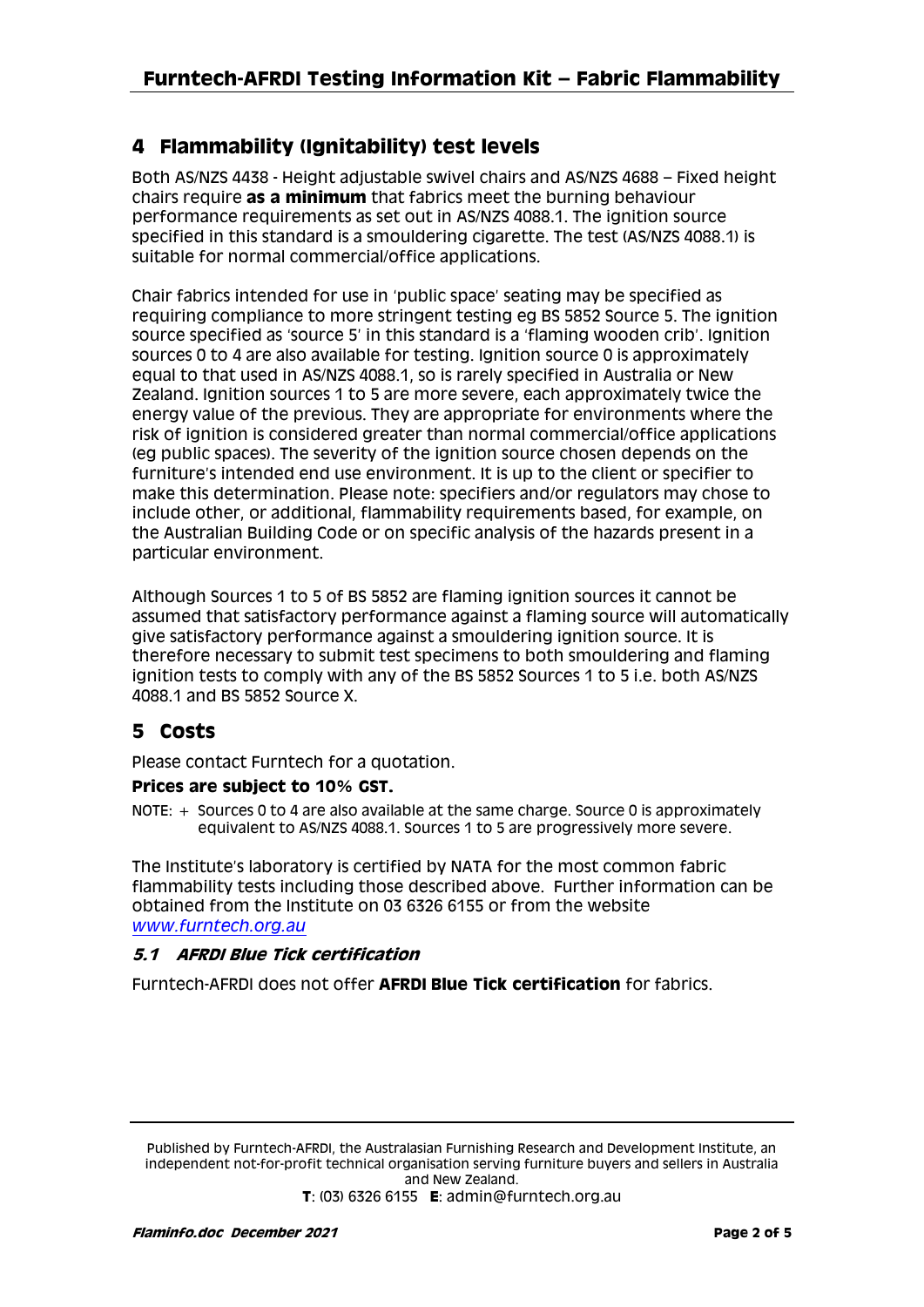## **6 Samples**

## **6.1 AS/NZS 4088.1**

For AS/NZS 4088.1 two samples of 800 x 650 mm (at least) with the long side parallel to the selvage are required.

## **6.2 AS/NZS 4088.1 and BS 5852 Source X**

The minimum size and number of **fabric** and **interliner (if applicable)** and **slab foam** samples:

- two samples of 800 x 650 mm (at least) fabric with the long side parallel to the selvage; and
- 750 x 450 x 75 slab foam, two off; plus interliner (if applicable) 1500 x 1500 (or full roll width x 1500), two off; plus fabric 1500 x 1500 (or full roll width x 1500), two off.

## **7 Timing**

Assuming there are no problems and that staff and equipment are available, fabric testing usually takes around five working days (including conditioning). When the sample, the Testing Request form and payment are all received, the item will be placed on the testing schedule.

## **8 Payment**

Furntech-AFRDI policy is that **PAYMENT MUST BE MADE BEFORE TESTING COMMENCES**. Please phone 03 6326 6155 to request an invoice if this will help to facilitate payment. Facilities are available for payment by Visa and MasterCard.

## **9 Freight**

### **PLEASE MARK THE MODEL NAME/NUMBER ON EACH SAMPLE BEFORE DISPATCH**.

**For BS 5852** fabrics and interliners (if applicable) please indicate whether they have been chemically treated to reduce ignitability or if they are considered to be made of inherently flame retardant materials (eg fabric woven from flame retardant yarns, PVC). Foams should also be supplied including details of any combustion modification treatment.

**For AS/NZS 4088.1** fabrics and interliners (if applicable) please include laundering instructions as per the care label supplied with the fabric.

To assist with matching samples with Testing Request forms, please attach a copy of the Testing Request form to each set of samples.

Refer to the Institute's [Information Kit on Freight to Furntech-AFRDI.](http://furntech.org.au/pdf/index.php?dir=Corporate/&file=FreightInfo.pdf) Distribution of this Kit in hardcopy form will include the freight-related information as a supplementary sheet.

Published by Furntech-AFRDI, the Australasian Furnishing Research and Development Institute, an independent not-for-profit technical organisation serving furniture buyers and sellers in Australia and New Zealand.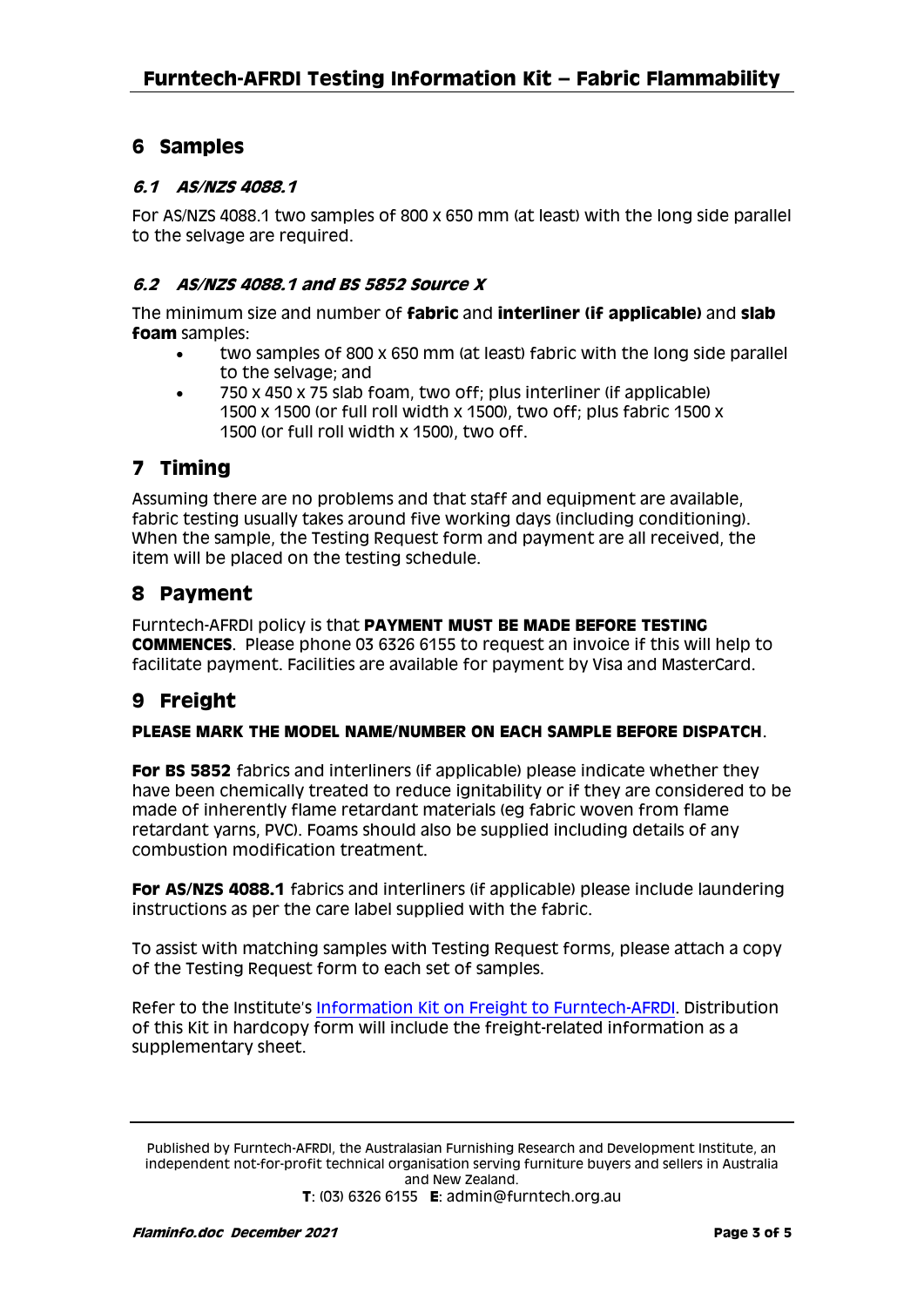## **10 The next step**

If you wish to proceed with testing, please follow these steps:

- copy the Testing Request form and complete it for each fabric sample, email one copy to Furntech-AFRDI and attach a copy to the sample;
- on each sample mark
	- a) the name of the company,
	- b) the description,
	- c) the front or face side; and
	- d) material information and laundering instructions as per Section 9; and
- calculate payment required from the price list at the front of this paper and send your payment to Furntech-AFRDI (we also take Visa and MasterCard). Please phone 03 63 266 155 to request an invoice if this will help facilitate payment.

## **11 Queries**

If you have any problems with any of this please phone Furntech-AFRDI on 03 6326 6155.

Published by Furntech-AFRDI, the Australasian Furnishing Research and Development Institute, an independent not-for-profit technical organisation serving furniture buyers and sellers in Australia and New Zealand. **T**: (03) 6326 6155 **E**: admin@furntech.org.au